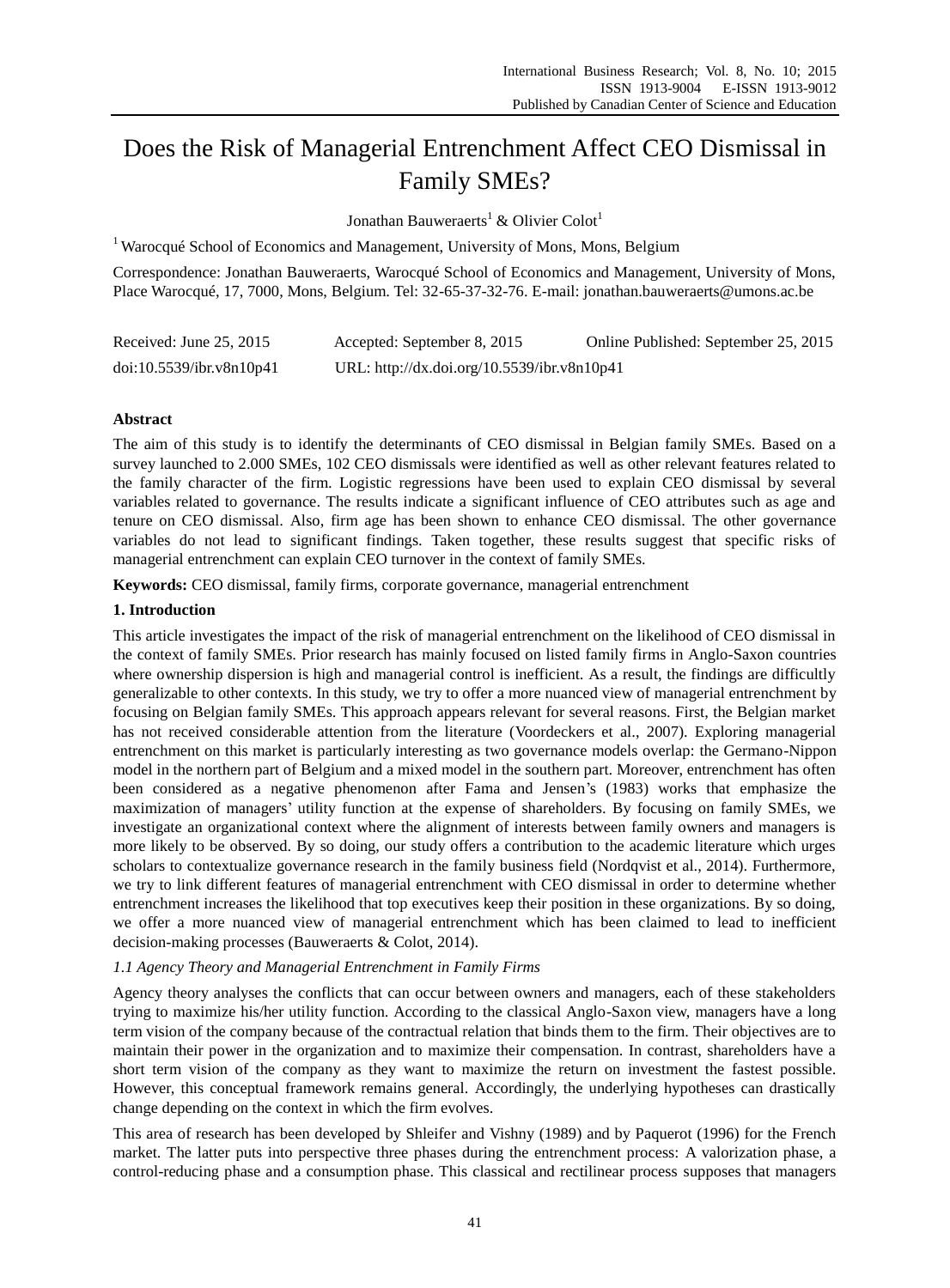use all flaws in the governance structure to extend their discretionary space and their managerial latitude in order to maximize their personal consumption. In that sense, Pigé (1998) showed that managerial entrenchment enables managers to free themselves from the supervision of the board of directors and the shareholders. This situation offers them a higher degree of freedom to take decisions and greater job security. However, do managers really adopt opportunistic behaviors? Two main streams are contradictory (Kesten, 2010). On the one hand, the dark side of managerial entrenchment indicates that managers pursue strategies and circumvent control mechanisms in order to extend their discretionary space and to divert resources at the expense of stakeholders. On the other hand, stewardship theory explains that managers would be trustworthy servants devoted to the interests of all stakeholders (Maati, 1999). According to this view, stakeholders have to encourage them in their actions to create value. In consequence, the bright side of managerial entrenchment would lead to organizational effectiveness (Charreaux, 1997). While several scholars empirically showed that managerial entrenchment has a negative impact on shareholders' wealth (Bedchuck et al., 2009; Gompers et al., 2010), Kesten (2010) reported that the dark side of managerial entrenchment tends to disappear since the 2007 financial crisis. He observed that the companies with relatively high degrees of managerial entrenchment outperform those with a lower degree of entrenchment. In addition, Schulze et al. (2001) demonstrated the importance of considering agency problems within family SMEs. They suggest that family firms could also suffer from opportunistic behaviors from family owners. Especially, additional costs resulting from altruistic attitudes can replace the classical agency costs between owners and managers. Moreover, they affirm that agency problems can not be easily solved through economic incentives since family members are already the residual owners of the company. Accordingly, family firms often face altruism problems that take the form of self-control problems that threaten the family and firm wealth (Schulze et al., 2003). In sum, managerial entrenchment as well as altruism and shared values can constitute an impediment to organizational effectiveness in family SMEs (Bauweraerts & Colot, 2012).

#### *1.2 What are the Risks of Managerial Entrenchment in Family Firms?*

Managerial entrenchment takes two forms in family firms. Indeed, it could exist an entrenchment of the family owner-manager, but also a family entrenchment that exerts an influence after the retirement of the incumbent CEO (Allouche & Amann, 2002). In that vein, several scholars argue that the entrepreneurial spirit is difficult to be passed onto the next generations (Jaskiewicz et al., 2015). As such, it would be easier for family descendants to create value through the use of their influence by extracting the company wealth rather than engaging in innovation. Following the same line, Allouche and Amann (2002) reported that the dark side of family entrenchment is more important when the proportion of shares held by family managers increases. In that situation, controlling family managers becomes complicated because of the nature of the family relationships which are likely to induce a bias regarding the competences of the family manager. Thus, the question is to determine the circumstances that create the conditions for the bright side (Castenias & Helfat, 1991; Charreaux, 1997; Anderson & Reeb, 2003; Isako & Weisskopf, 2009) and the dark side (Morck et al., 1988; Shleiffer & Vishny, 1989; Gallo & Vilaseca, 1996; Schulze et al., 2001; Gomez-Mejia et al*.*, 2001) to emerge.

Several studies have investigated the risks of family entrenchment and how it affects family firm performance and sustainability. Targeting family firms listed on the Fortune 500, Villalonga and Amit (2004) showed that family ownership is positively related to performance provided that the founder is also the CEO or the chairman of the board, agency problems only occurring at the second generation. Andres (2008) underlined that family firms display higher levels of performance when the family is actively involved in the top management team and/or the board of directors. Isako and Weisskopf (2009) brought evidence that family firms led by a descendent CEO who is also the chairman of the board display superior market and accounting performance.

However, Miller et al. (2007) revealed that the results obtained with large companies do not necessarily apply to smaller firms. They argue that family firms do not systematically outperform their nonfamily peers, which would explain the presence of nonfamily firms on the market. In that sense, Kowalewski et al. (2010) showed a neutral effect of family ownership on ROA over the period 1996-2004. They also find that having a family member as CEO and/or chairman of the board does not significantly affect family firm performance. Considering the Asian market, Peng and Jiang (2006) indicated that the influence of family entrenchment on performance depends on market regulations and institutional constraints.

Hillier and Mac Colgan (2005) highlights that, in comparison to nonfamily managers, family executives are less likely to be dismissed in case of poor performance on the London Stock Exchange. These results tend to indicate that the overlap of ownership and management stimulates altruistic and self-serving behaviors, which seems to confirm the dark side of family entrenchment (Giovannini, 2010; Kowalewski et al., 2010). Furthermore, other studies reveal a negative impact of family entrenchment on family firm performance. Chang and Zhang (2010) showed that family entrenchment (measured by a six-item scale) negatively affects Tobin Q on the American stock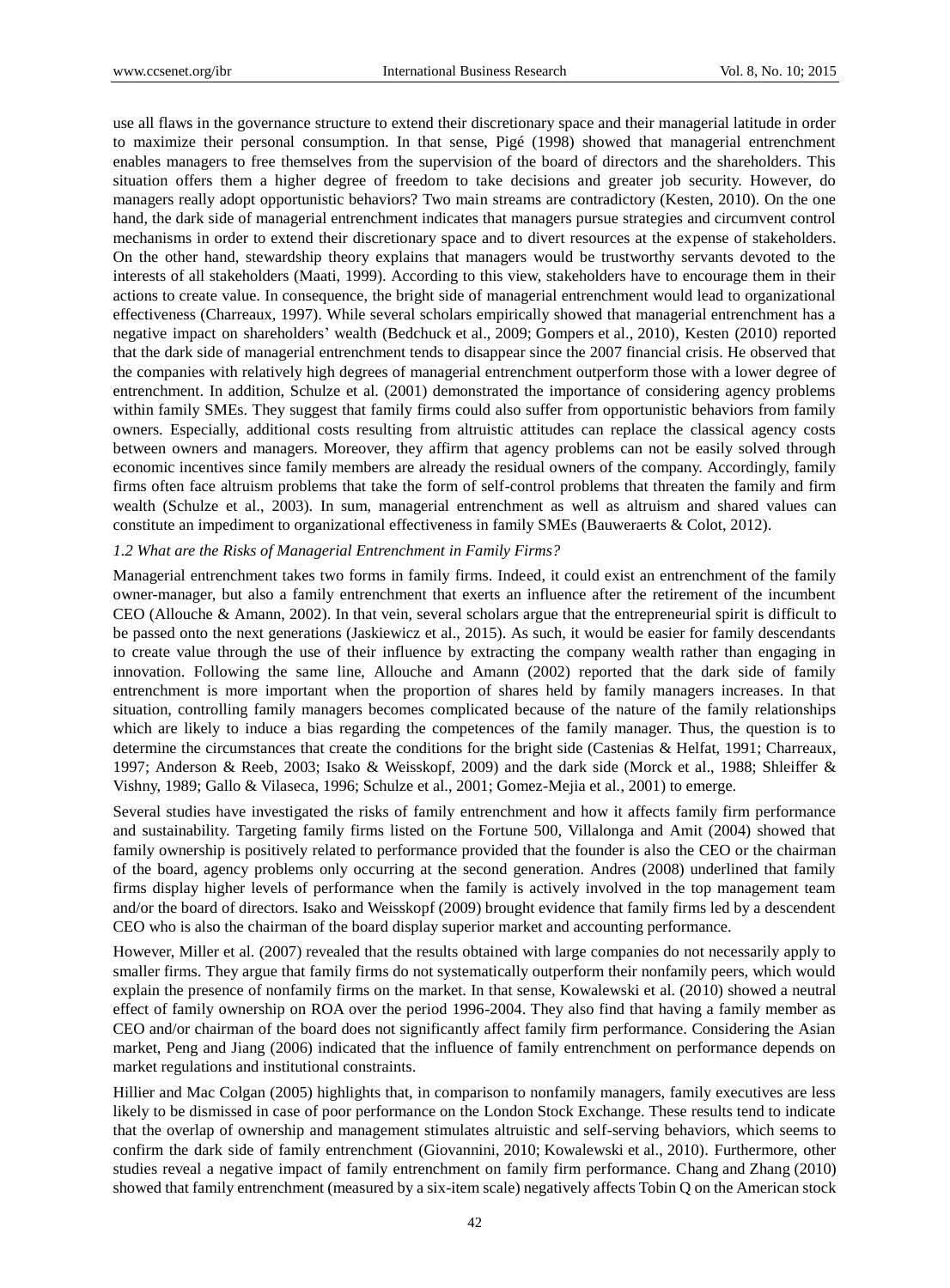exchange over the period 1990-2007. In the same vein, Surroca and Tribo (2008) found that family entrenchment is detrimental to firm financial performance while the opposite for social activities that nurture the family socio-emotional wealth.

Based on the abovementioned studies, we observe that managerial entrenchment in family firms has mainly been investigated in the context of listed companies. The findings are relatively contrasted and sometimes contradictory. Consequently, it is impossible to have a unique vision about the impact of managerial entrenchment within family firms. This lack of homogeneity in the results and the prior focus on listed firms led us to explore both sides of family entrenchment in family SMEs.

A common assumption that could be made about managerial entrenchment in family SMEs is that it would naturally be stronger. Indeed, the ownership structure of family SMEs is characterized by concentrated ownership in the hands of the family and the presence of external investors is rather rare. Moreover, SMEs are not obliged to disclose information related to the compliance with corporate governance principles. Due to this opacity, the market for corporate control has a lower impact on the governance structure of family SMEs (Lubatkin et al., 2005). As a result, the likelihood that family managers are entrenched would be higher in this type of organization. Thus, family SMEs would represent an appropriate setting to explore managerial entrenchment: If managerial entrenchment is as negative as predicted by the classical theory, family SMEs should, on average, underperform their nonfamily peers.

Several arguments can explain this negative view of managerial entrenchment. First, family managers are more inclined to pursue the family agenda and to perpetuate the family legacy across generations (Berrone et al., 2012), which makes family managers difficult to replace. As a consequence, family SMEs would be less reactive in managerial succession when performance is poor. Also, they often possess tacit knowledge which is difficult to transmit to other managers in order to ensure organizational effectiveness (Mousa & Wales, 2013). Furthermore, corporate governance is often ineffective owing to the significant involvement of family members in governance bodies. For instance, family CEO often occupy the position of chairman and outside directors are rarely welcomed to seat on the board (Bammens et al., 2008). Consequently, family SMEs would have some difficulties to benefit from an effective control and intellectual resources from outsiders (Daily & Schwenk, 1996).

Owing to the centrality of family managers in the entrenchment process within family SMEs, we mainly focus on their specific attributes. This perspective is in line with the theoretical development of Hambrick and Mason (1984) as well as Smith et al. (1994) who stressed the importance of managers' attributes to understand organizational effectiveness. Goll (2011) found empirical evidence for this conceptual framework by showing a direct relationship between managers' demographic characteristics and performance. These contributions clearly illustrate the contributive value of managers (through their attributes) to the value creation process and/or the reinforcement of their entrenchment. (Zenou, 2006).

In this study, the general assumption is that the risk of managerial entrenchment will prevail in family SMEs. However, it is not necessarily the dark side that will express, such that higher degree of managerial entrenchment will not necessarily lead to organizational inertia in terms of CEO turnover.

# *1.3 Hypotheses Development*

This research focuses on family SMEs which are not obliged to disclose operational information over corporate governance. As a result, we focus on the following variables that are generally used to assess managerial entrenchment (Huybrechts et al., 2013; Bauweraerts & Colot, 2014):

- CEO age;
- CEO tenure;
- Family ownership;
- CEO duality;
- Firm age;
- Number of managers.

First, we are going to focus on CEO age and tenure which have been shown to be hardly dissociable. Although several studies point out the positive impact of CEO age and tenure on the value creation process (Hambrick & Mason, 1984; Boeker, 1997), others challenge this linear causality model and suggest that the relationship between these CEO attributes and value creation is rather curvilinear (Paquerot, 1996; Hambrick & Fukutomi, 1991). As such, CEO age and tenure will have a positive impact on performance until a certain threshold after which an increase in these variables becomes detrimental to organizational effectiveness.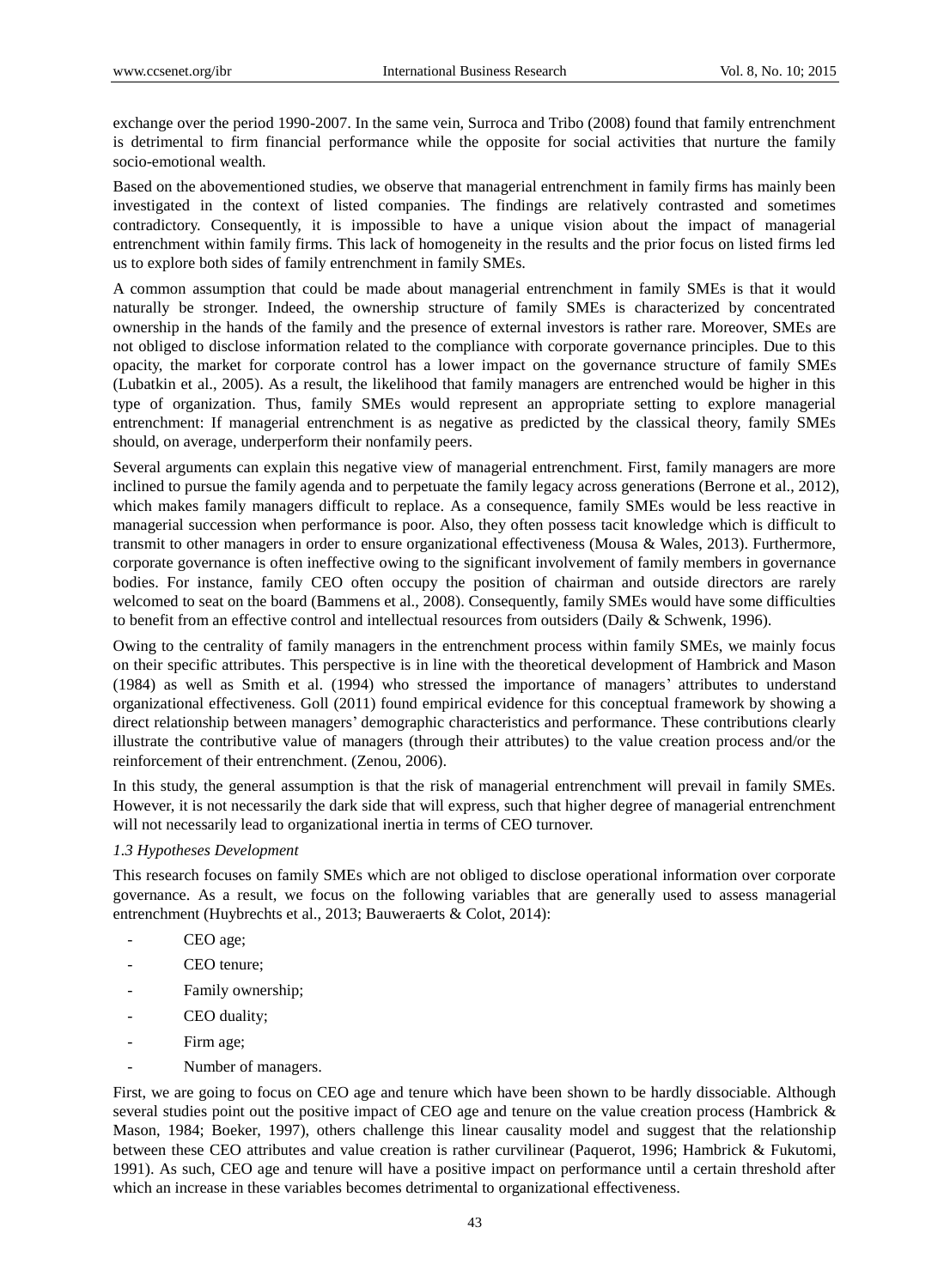The positive linear relationship can be explained by several arguments. It can be argued that older CEOs are more likely to have built social ties with numerous stakeholders that offer a positive contribution to firm performance. Moreover, older and longer tenured CEOs often possess more experience, which would be very helpful to realize specific investments with positive returns. According to this perspective, CEO age and tenure could enhance the bright side of managerial entrenchment.

Beyond this positive view, an alternative vision can be proposed. Indeed, older and longer tenured CEOs can also stimulate the dark side of managerial entrenchment. Following Shleifer and Vishny's (1989) classical theory, it would be easier for older and longer tenured CEOs to circumvent governance controls, such that they can take specific decisions that other managers will not be able to implement correctly. At the same time, CEOs honor implicit contracts with internal stakeholders in order to extend their power in the firm to make them irreplaceable. In that sense, Brockman and Thistle (2009) reported that CEO tenure is positively related to his/her ownership stake in the firm and his/her compensation. These authors also claim that firm value tends to decrease when CEO tenure and age increase since it becomes more complicated to remove him/her from the decision-making process. It is harder to rule out the CEO as he/she builds his/her reputational capital over time and can benefit from internal and external support to keep his/her job (Finkelstein, 1992). In line with these studies, Basly (2006) found that firm sustainability can be altered by excessive conservatism and strong affective attachment, which is likely to be reinforced when CEO tenure and age increase. All these studies seem to indicate that older and longer tenured CEOs are less likely to be dismissed even if the firm underperforms its competitors. For these reasons, the following hypotheses are proposed:

## *H1: CEO age is negatively related to the likelihood of CEO dismissal.*

## *H2: CEO tenure is negatively related to the likelihood of CEO dismissal.*

Another important factor that could have an impact on the likelihood of CEO dismissal is the ownership stake in the hands of a family. Indeed, family owners are often more inclined to perpetuate the family legacy and are thus more inclined to maintain a family member at the helm of the company independently from economic considerations (Berrone et al., 2012). Also, family CEO often display a strong emotional attachment to the organization (Gomez-Mejia et al., 2007). As a result, they would be less inclined to leave his/her position. Yet, they possess specific knowledge about the business, which makes them particularly difficult to replace even if they exhibit poor performance (Mousa & Wales, 2013). In sum, family owners would show a greater propensity to maintain a family CEO as it serves them to ensure that their socioemotional and economic needs are fulfilled (Naldi et al., 2013). For these reasons, the following hypothesis is posed:

# *H3: Family ownership is negatively related to the likelihood of CEO dismissal.*

CEO can also possess an ownership stake in the firm. In that case, he would have greater power in the organization and he would benefit from a greater managerial latitude to take decisions. As such, control procedures are less effective and it is more likely that the CEO remains at the helm of company despite poor performance. Therefore, the following hypothesis is suggested:

## *H4: CEO duality is negatively related to the likelihood of CEO dismissal.*

Firm age can also exerts an influence on the likelihood of CEO dismissal. As this variable is often correlated to CEO age, the same reasoning used to develop hypothesis 1 prevails. As such, we suggest:

## *H5: Firm age is negatively related to the likelihood of CEO dismissal.*

As it was not possible to obtain operational information related to board composition and functioning, we consider the supervision of managers as a control mechanism. The number of managers in the top management team was used to assess monitoring. Theoretically, a greater proportion of managers would represent a higher degree of control of the CEO. However, in SMEs, managers are not numerous and it is not rare that other family managers with the same vision are involved in management. For these reasons, the following hypothesis is posed:

## *H6: The number of managers is negatively related to the likelihood of CEO dismissal.*

Past performance is also likely to have an influence on CEO dismissal. Indeed, the classical theory would say that the absence of value creation for shareholders leads to CEO dismissal. However, in family SMEs, past performance would not have an impact on CEO dismissal as family owners are more concerned with the preservation of their sociaemotional wealth which includes the perpetuation of family leadership through CEO position (Gomez-Mejia et al., 2007). As such, past performance is less likely to exert a significant effect on CEO dismissal. Therefore, we hypothesize: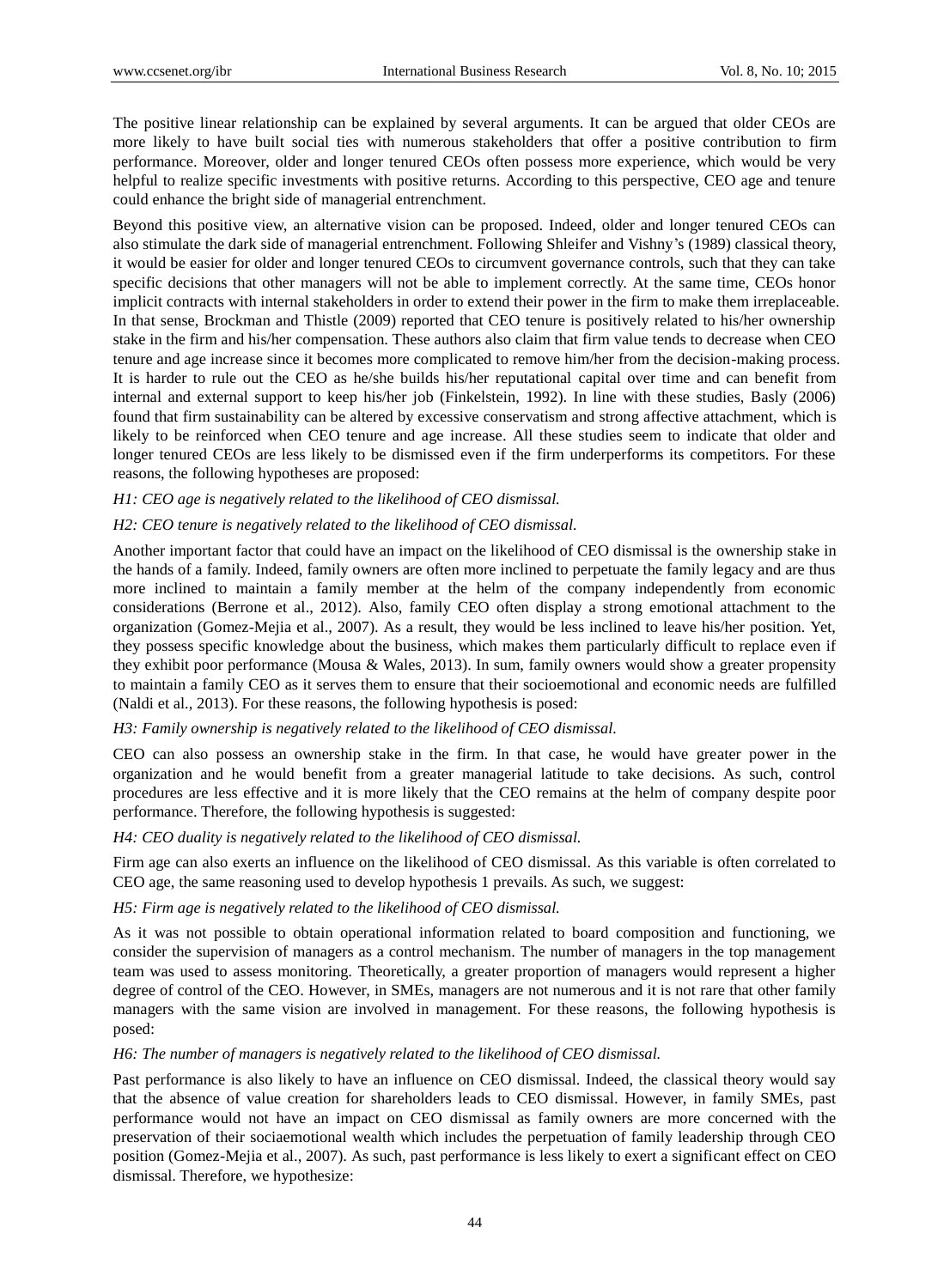# *H7: Past ROE is not related to CEO dismissal in family SMEs.*

Finally, firm size is also considered in the model and is assessed by the number of employees. While it should have a positive effect on CEO dismissal in case of poor performance for listed firms since they benefit from the market for corporate control, the same is not true in SMEs. Indeed, external control from the market is inexistent for SMEs (Lubatkin et al., 2005). Therefore, larger firms would be a fertile field for managerial entrenchment since CEOs have a greater chance to develop implicit contracts within the organization, such that they can keep their position at the helm of the company. Thus, the following hypothesis is proposed:

*H8: Firm size is negatively related to the likelihood of CEO dismissal.*

# **2. Methodology**

# *2.1 Sampling Method*

This research focused on Belgian SMEs (with less than 100 employees) which often present a family nature. To be sure that the family essence was deeply anchored in the company, we collect data for firms created before December 31, 1999. The financial information was collected from the Belfirst database provided by Bureau Van Dijk. The information related to ownership and management structures were derived from a survey launched to 2,000 SMEs.

The survey allows us to gather 391 exploitable answers, which represents a response rate of 19.55%. Besides, we also test the representativeness of our sample based on a three criteria: sector affiliation, geographical localization, and the number of employees. At a 5% threshold, our results indicated that no difference was observed between the respondents and non-respondents.

To determine whether the SME can be defined as a family business, we consider that a firm was a family business if it fulfills the two following criteria:

- A family possess at least 50% of the shares.
- The majority of the top management team is family dominated.

This definition has the advantage of being clear and based on easily measurable criteria. Moreover, this family firm definition is frequently used in the recent literature (Anderson & Reeb, 2003; Colot, 2010; Hirigoyen & Poulain-Rehm, 2014). Based on this definition, 318 SMEs can be considered as family businesses, which represents 81.33% of our sample. This observation is line with prior research led in Belgium (Witterwhulghe et al., 1994; Jorissen et al., 2002).

From our survey, we also identified 159 CEO dismissals, 130 presenting a family character. As some companies did not provide all the information related to CEO dismissal (date and governance variables), we finally obtain a sample of 102 SMEs with a CEO dismissal. These 102 SMEs have been paired with 102 SMEs which did not experience CEO dismissal in the same period. Matched-pair analysis enables to isolate demographic features that often alter the results in comparative studies (Jorissen et al., 2002; Westhead & Cowling, 1998).

To proceed to the pairing, the control sampling was determined as follows:

- Family or nonfamily SME.
- Sector affiliation (based on NACEBEL nomenclature for sector classification in Belgium).
- Firm size: Total asset cannot vary with more or less 20% (Note 1).

To carry out the matched-pair analysis, we took into account the family character of the firm. As such, we paired family SMEs where a CEO dismissal was observed with family SMEs where no CEO dismissal was identified in the same period. We replicated this procedure for nonfamily SMEs.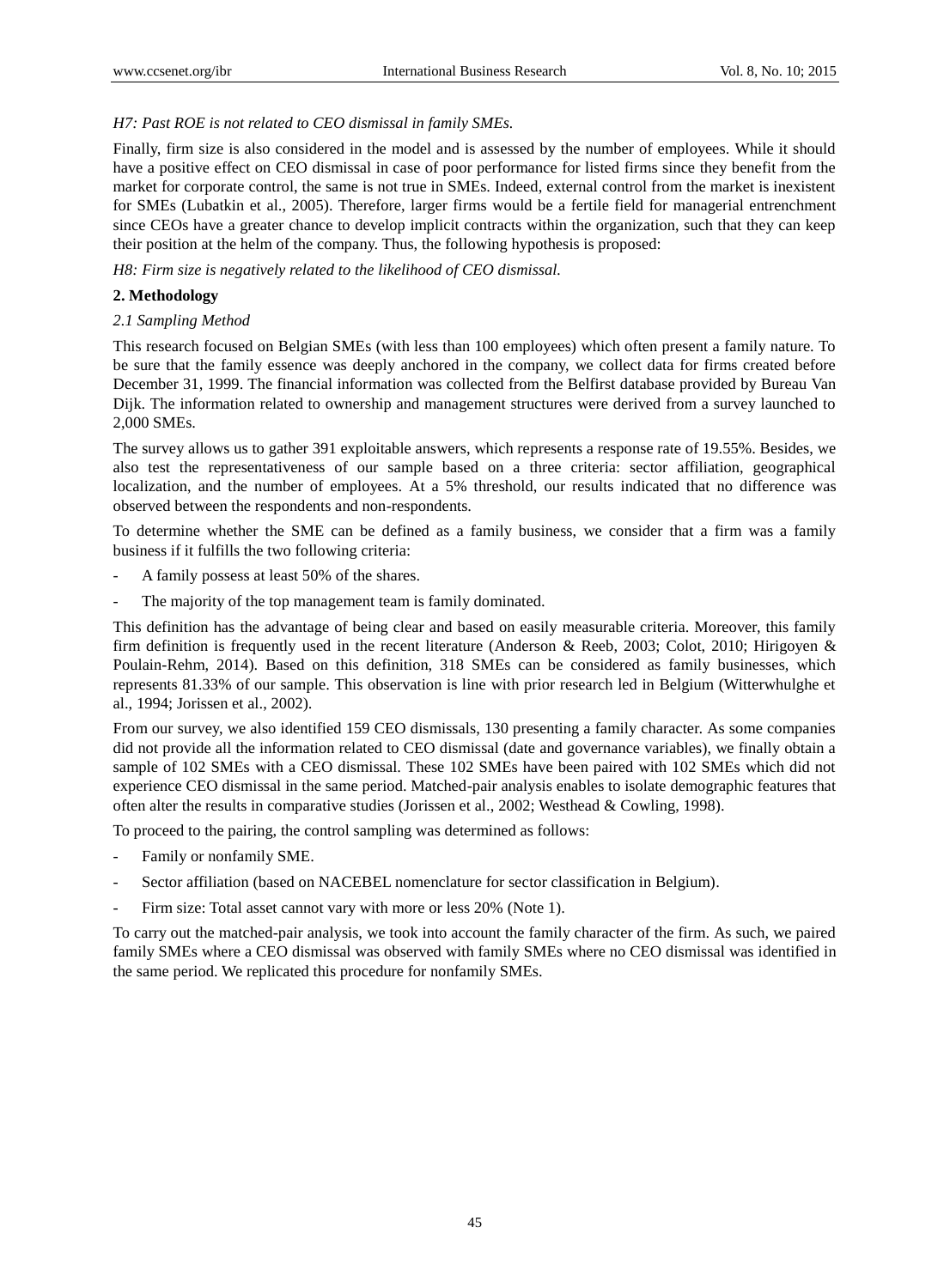| Variables            |                            | Mean  | Médian | <b>Standard Deviation</b> | Max          | Min            | $\frac{0}{0}$ |
|----------------------|----------------------------|-------|--------|---------------------------|--------------|----------------|---------------|
| CEO age              | SMEs with CEO dismissal    | 59.15 | 61.00  | 9.25                      | 79.00        | 28.00          |               |
|                      | SMEs without CEO dismissal | 43.56 | 42.00  | 8.89                      | 68.00        | 23.00          |               |
| CEO tenure           | SMEs with CEO dismissal    | 18.20 | 18.00  | 11.09                     | 49.00        | 0.00           |               |
|                      | SMEs without CEO dismissal | 12.90 | 12.00  | 7.63                      | 36.00        | 0.00           |               |
| Firm age             | SMEs with CEO dismissal    | 30.02 | 21.00  | 29.20                     | 127.00       | 1.00           |               |
|                      | SMEs without CEO dismissal | 13.04 | 12.00  | 7.55                      | 36.00        | 1.00           |               |
| Number of managers   | SMEs with CEO dismissal    | 1.54  | 1.00   | 0.80                      | 5.00         | 1.00           |               |
|                      | SMEs without CEO dismissal | 1.65  | 1.00   | 0.81                      | 4.00         | 1.00           |               |
| Number of employees  | SMEs with CEO dismissal    | 7.17  | 5.00   | 6.01                      | 39.00        | 2.00           |               |
|                      | SMEs without CEO dismissal | 7.90  | 5.00   | 7.47                      | 39.00        | 1.00           |               |
| Past ROE (one-period | SMEs with CEO dismissal    | 37.06 | 28.85  | 71.62                     | 300.00       | $-321.70$      |               |
| Lagged)              | SMEs without CEO dismissal | 40.83 | 30.20  | 57.86                     | 391.26       | $-85.71$       |               |
| Past ROE (two-period | SMEs with CEO dismissal    | 42.80 | 27.03  | 77.73                     |              | 479.14 -239.20 |               |
| Lagged)              | SMEs without CEO dismissal | 50.59 | 40.92  | 50.48                     | 398.97 -5.51 |                |               |
| CEO duality          | SMEs with CEO dismissal    |       |        |                           |              |                | 98.03         |
|                      | SMEs without CEO dismissal |       |        |                           |              |                | 98.03         |
| Family ownership     | SMEs with CEO dismissal    |       |        |                           |              |                | 76.47         |
|                      | SMEs without CEO dismissal |       |        |                           |              |                | 78.43         |

#### Table 1. Descriptive statistics

Descriptive statistics are presented in Table 1. It compares SMEs with CEO dismissal and SMEs without CEO dismissal. We observed that SMEs where a CEO was dismissed were considerably older. Also, it seems that older and longer tenured CEOs are more likely to be dismissed. Furthermore, it also appears that SMEs without CEO dismissal present higher past ROE one year and two years before CEO replacement.

## *2.2 Econometric Procedure*

To test the impact of managerial entrenchment on the likelihood for CEO to be dismissed, logistic regressions were used. This procedure supposes that the dependent variable is a dummy variable with the value of 1 if the CEO has been dismissed (102 observations) and 0 otherwise (102 observations). The independent variables are CEO age, CEO tenure (the number of years the CEO is in charge of the firm), Family ownership (the percentage of shares held by the family), Firm age (the number of years since the company creation), CEO duality (a dummy variable equaling 1 if the CEO is also owners, 0 otherwise), the number of managers, Past ROE (calculated as Cash-flow/Equity lagged with one period), Firm size (calculated as the natural logarithm of the number of employees). We checked for multicollinearity to avoid biases in our regressions. After controlling for this issue, we had to separate several independent variables in the models: CEO age, CEO tenure and Firm age. This explain the presence of three different models in the following section.

## **3. Results and Interpretations**

Our hypotheses were tested using the SPSS software. It is important to note that this software enables to automatically test for heteroscedasticity concerns. The results are presented in Table, 2, 3 and 4.

|                    | Beta     | <b>Standard Deviation</b> | T-stat   | $P-value$ |
|--------------------|----------|---------------------------|----------|-----------|
| Intercept          | $-0.838$ | 0.284                     | $-2.948$ | 0.004     |
| CEO age            | 0.028    | 0.003                     | 11.025   | 0.000     |
| CEO duality        | 0.009    | 0.227                     | 0.04     | 0.968     |
| Family ownership   | $-0.07$  | 0.072                     | $-0.971$ | 0.333     |
| Firm size $(Ln)$   | $-0.019$ | 0.039                     | $-0.48$  | 0.632     |
| Number of managers | $-0.024$ | 0.039                     | $-0.624$ | 0.533     |
| Past ROE           | 0.000    | 0.001                     | $-0.782$ | 0.425     |
| $R^2$              | 0.446    |                           |          |           |
| Adjusted $R^2$     | 0.424    |                           |          |           |
| F-stat             | 20.622   |                           |          |           |
| Sig.               | 0.000    |                           |          |           |

## Table 2. The CEO age model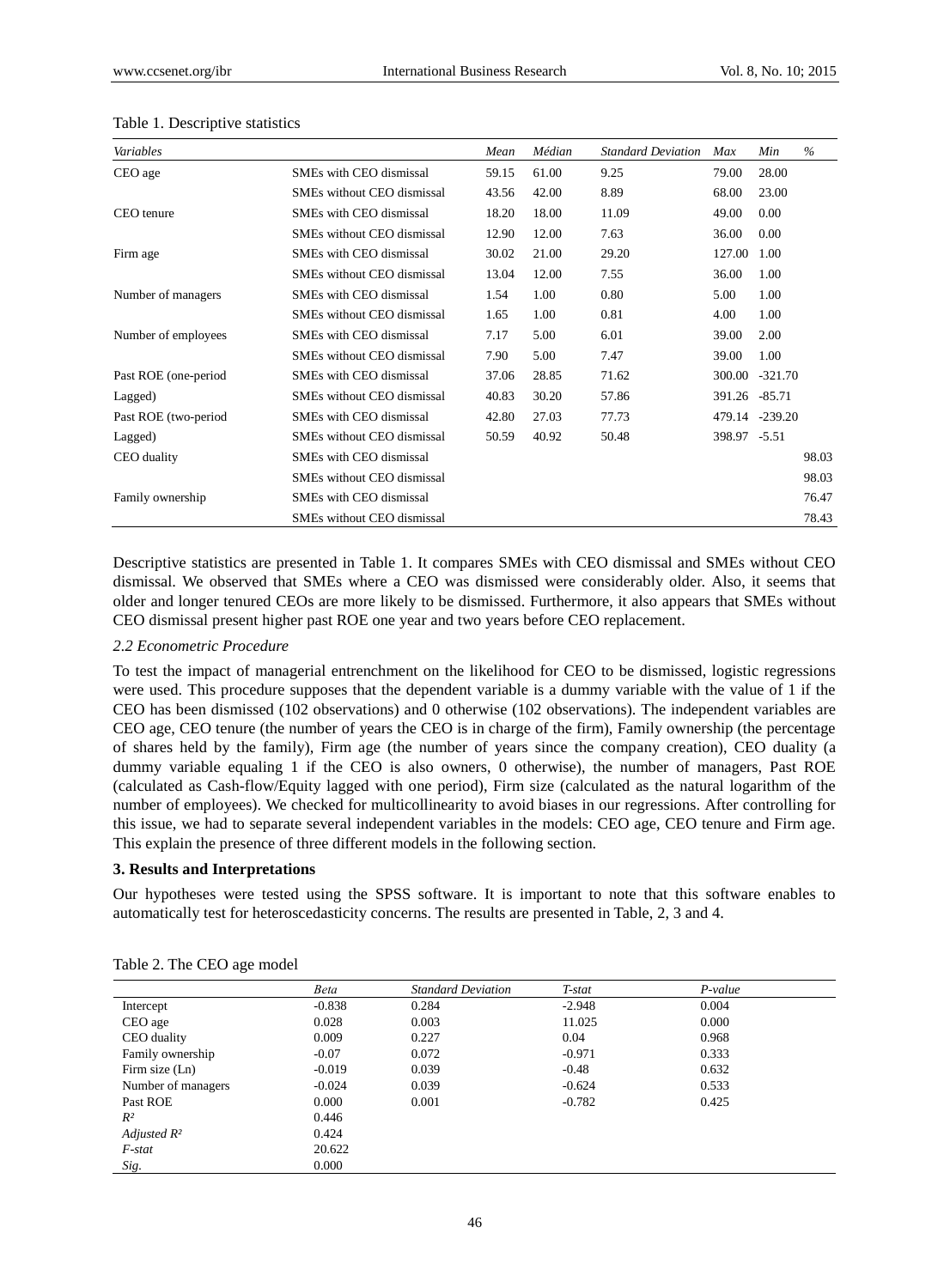The first model presented in Table 2 shows that CEO age is positively related to the likelihood of CEO dismissal while the other independent variables do not exert a significant influence on the dependent variable. This observation contradicts hypothesis 1 according to which CEO age should reduce the likelihood of CEO dismissal due to his/her higher degree of entrenchment. An explanation for this could be that family owners want to ensure that the firm will be passed onto the next generation. As a consequence, they would prefer to change the CEO when he becomes older as he/she is more likely to rely on path-dependent strategies that increase the risk of failure and bankruptcy of the firm (Lubinsky, 2011).

#### Table 3. The CEO tenure model

|                    | Beta    | <b>Standard Deviation</b> | T-stat   | $P-value$ |
|--------------------|---------|---------------------------|----------|-----------|
| Intercept          | .414    | .298                      | 1.389    | .167      |
| CEO-duality        | $-.037$ | .252                      | $-.148$  | .882      |
| Family ownership   | $-.042$ | .094                      | $-452$   | .652      |
| Firm size $(Ln)$   | $-.090$ | .053                      | $-1.694$ | .093      |
| Number of managers | .012    | .050                      | .240     | .811      |
| Past ROE           | .000    | .001                      | .215     | .830      |
| CEO tenure         | .018    | .004                      | 4.313    | .000      |
| $R^2$              | 0.123   |                           |          |           |
| Adjusted $R^2$     | 0.086   |                           |          |           |
| $F$ -stat          | 3.286   |                           |          |           |
| Sig.               | 0.005   |                           |          |           |

In the second model reported in Table 3, CEO tenure is positively related to the likelihood of CEO dismissal. This result contradicts hypothesis 2 but is in line with the effect observed for CEO age in Table 2. Again, it seems that family owners prefer to dismiss longer tenured CEO to avoid the risks of entrenchment for the durability of the organization. Indeed, the lack of innovation that often characterized longer tenured CEO (Huybrechts et al., 2013) can jeopardize the future of the company, and thus socioemotional wealth preservation in the long term (Chrisman and Patel, 2012).

|                    | <b>Beta</b> | <b>Standard Deviation</b> | $T$ -stat | $P-value$ |  |
|--------------------|-------------|---------------------------|-----------|-----------|--|
| Intercept          | .594        | .282                      | 2.107     | .037      |  |
| CEO duality        | $-.023$     | .244                      | $-.096$   | .924      |  |
| Family ownership   | $-.073$     | .088                      | $-.831$   | .407      |  |
| Firm size $(Ln)$   | $-.067$     | .048                      | $-1.394$  | .165      |  |
| Number of managers | $-.026$     | .049                      | $-534$    | .594      |  |
| Past ROE           | .000        | .001                      | .362      | .718      |  |
| Firm age           | .008        | .002                      | 5.179     | .000      |  |
| $R^2$              | 0.156       |                           |           |           |  |
| Adjusted $R^2$     | 0.123       |                           |           |           |  |
| F-stat             | 4.740       |                           |           |           |  |
| Sig.               | 0.000       |                           |           |           |  |

Table 4. The firm age model

The results reported in Table 4 reveal that Firm age is positively related to the likelihood of CEO dismissal. Even if this observation contradicts hypothesis 5, it complements our previous findings regarding CEO age and tenure. It therefore seems that CEOs are more likely to be dismissed in older family SMEs. An explanation for this could be that family owners want to refresh the strategy of the organization in order to better fit with the constraints of the changing environment. By involving a new CEO in the decision-making process, family owners would operate in the interest of the company and the family by preserving the future economic and socioemotional wealth (Naldi et al., 2013).

Besides, we also observed that Firm size is negatively related to the likelihood of CEO dismissal. However, this finding is only confirmed in Table 3 at a lower level of significance. For these reasons, we can say that hypothesis is partially supported. It also appears that past performance does not exert any influence on the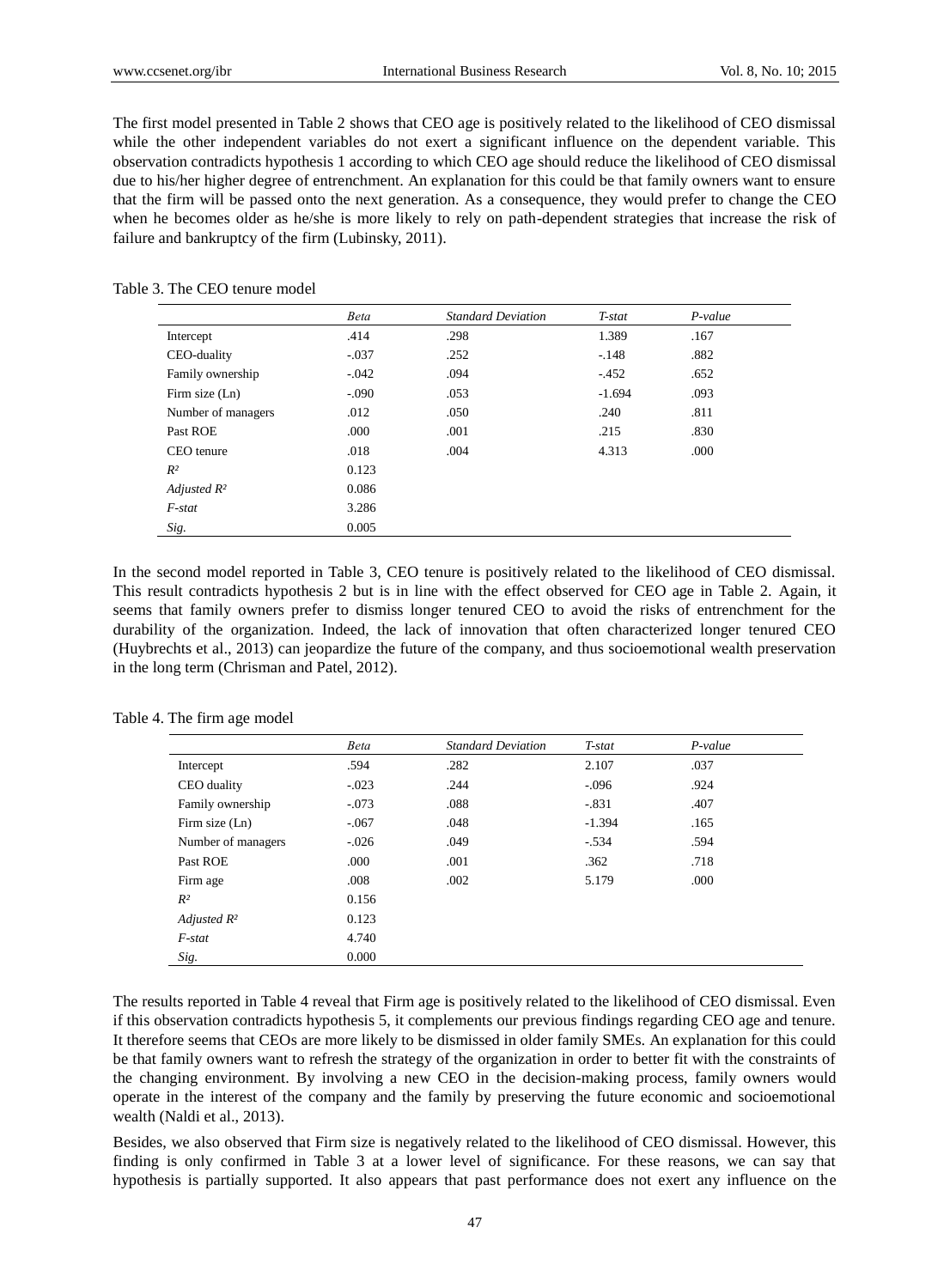likelihood of CEO dismissal. This result is in line with hypothesis 7 and tends to confirm that family owners have a greater inclination to privilege long term return on their investment rather than short-term payout terms (Lumpkin & Brigham, 2011). As a consequence, they do not penalize CEOs for poor levels of shareholders' return. Besides, hypothesis 3, 4 and 6 are not supported. A summary of our findings is presented in Table 5.

|  |  | Table 5. Summary of the findings |  |  |
|--|--|----------------------------------|--|--|
|--|--|----------------------------------|--|--|

|                | <b>Hypotheses</b>                                                                | Findings                   |
|----------------|----------------------------------------------------------------------------------|----------------------------|
| H1             | CEO age is negatively related to the likelihood of CEO dismissal.                | The opposite is supported  |
| H2             | CEO tenure is negatively related to the likelihood of CEO dismissal.             | The opposite is supported  |
| H <sub>3</sub> | Family ownership is negatively related to the likelihood of CEO dismissal.       | Not supported              |
| H4             | CEO duality is negatively related to the likelihood of CEO dismissal.            | Not supported              |
| H <sub>5</sub> | Firm age is negatively related to the likelihood of CEO dismissal.               | The opposite is supported. |
| H <sub>6</sub> | The number of managers is negatively related to the likelihood of CEO dismissal. | Not supported              |
| H7             | Past ROE is not related to CEO dismissal in family SMEs.                         | Supported                  |
| H8             | Firm size is negatively related to the likelihood of CEO dismissal.              | Partially supported        |

# **4. Conclusion**

An important issue in the family business field is the consequences of managerial entrenchment. Prior research has mainly focused on performance outcomes in listed family firms to assess the implication of managerial entrenchment (e.g. Castenias & Helfat, 1991; Charreaux, 1997; Anderson & Reeb, 2003; Isako & Weisskopf, 2009; Bauweraerts & Colot, 2014). In this study, we focused on another aspect that has been overlooked in the literature: the impact of managerial entrenchment on CEO dismissal in family SMEs.

Our results indicate that the risk of entrenchment can have a positive impact on the likelihood of CEO dismissal. Indeed, CEO age and tenure as well as Firm age have been shown to enhance CEO dismissal. These results seem to suggest that family SMEs with higher levels of specific risk of managerial entrenchment (older and longer tenured CEO, older firm) are more likely to dismiss their CEOs. Therefore, it appears that family owners are conscious of the risks that managerial entrenchment can induce for the future of the company and the family wealth, which pushes them to react and to hire new executives.

Besides, this study offers two main contributions to the family business literature. First, we investigate an organizational context in which managerial entrenchment has been underexplored (Carney et al., 2015). Furthermore, by providing results that are contradictory to the main stream of research, we add to the debate on how the risk of managerial entrenchment affects CEO turnover in family SMEs.

However, this research also suffers from several limitations that must be acknowledged. First, we did not take into account the generational status of dismissed CEO as we did not possess the information about this attribute. As it was shown that adopting a generational perspective is important to increase our current understanding of managerial phenomenon in family SMEs (Cruz & Nordqvist, 2012), future research should integrate this variable to find potential intergenerational differences. Also, our study focused on a specific institutional setting of continental Europe. Accordingly, it would be interesting to replicate our study in other national setting to determine whether our results are generalizable to other national, cultural and institutional contexts (Minkov & Hofstede, 2011). Finally, we considered the individual effect of different variables to estimate the risk of managerial entrenchment. Therefore, future studies could use a scale to assess the global risk of managerial entrenchment in order to determine if a unidimensional approach of managerial entrenchment would be more appropriate.

Finally, by investigating the determinants of CEO dismissal in the context of family SMEs, we offer novel perspectives that, we hope, will foster the emergence of future research in the field.

# **References**

- Allouche, J., & Amann, B. (2002). L'actionnaire dirigeant de l'entreprise familial. *Revue Française de Gestion*, *5*(141), 109-130.
- Anderson, R., & Reeb, D. (2003). Founding family ownership and firm performance: Evidence from the S&P 500. *The Journal of Finance*, *58*(3), 1301-1327.<http://dx.doi.org/10.1111/1540-6261.00567>
- Andres, C. (2008). Large shareholders and firm performance-An empirical examination of founding-family ownership. *Journal of Corporate Finance*, *14*(4), 431-445[. http://dx.doi.org/10.1016/j.jcorpfin.2008.05.003](http://dx.doi.org/10.1016/j.jcorpfin.2008.05.003)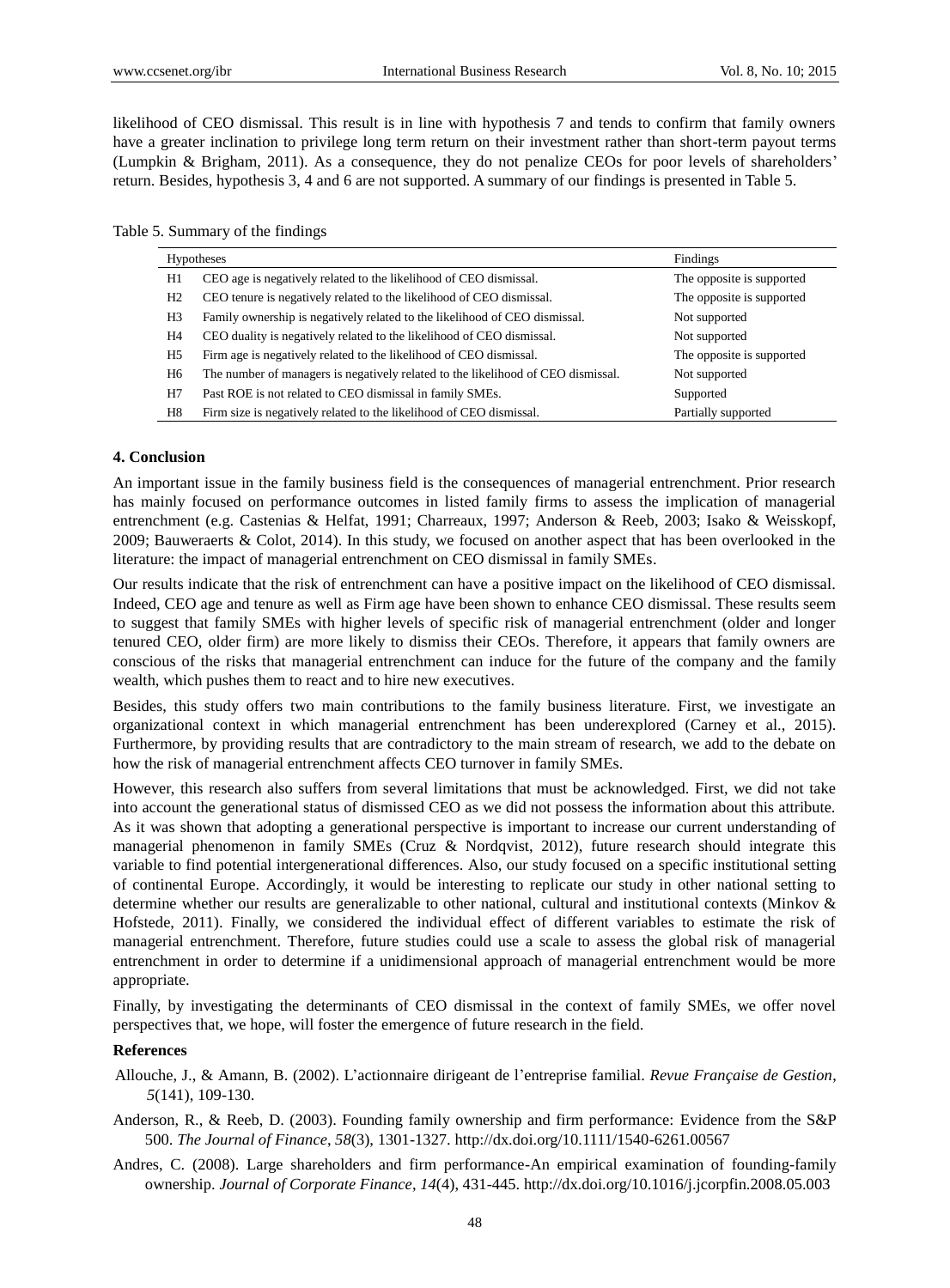- Bammens, Y., Voordeckers, W., & Van Gils, A. (2008). Boards of directors in family firms: A generational perspective. *Small Business Economics*, *31*(2), 163-180.<http://dx.doi.org/10.1007/s11187-007-9087-5>
- Basly, S. (2006). Propriété, décision et stratégie de l'entreprise familiale: Une analyse théorique. *CRISC 12 (Cahier de Recherche de l'ISC)*, Centre de Recherche du Groupe ISC Paris, p. 32.
- Bauweraerts, J., & Colot, O. (2012). *La gestion de l'entreprise familiale: Entre performance et endettement*. Editions universitaires européennes, 2012, p. 240.
- Bauweraerts, J., & Colot, O. (2014). Performance implications of manager entrenchment in family firms. *Business and Economics Journal*, *5*(2), 1-5.
- Bebchuk, L., Cohen, A., & Ferrell, A. (2009). What matters in corporate governance? *Review of Financial Studies*, *22*(2), 783-827.<http://dx.doi.org/10.1093/rfs/hhn099>
- Berrone, P., Cruz, C., & Gomez-Mejia, L. R. (2012). Socioemotional wealth in family firms theoretical dimensions, assessment approaches, and agenda for future research. *Family Business Review*, *25*(3), 258-279.<http://dx.doi.org/10.1177/0894486511435355>
- Boeker, W. (1997). Strategic Change: The Influence of Managerial Characteristics and Organizational Growth. *The Academy of Management Journal. 40*(1), 152-170[. http://dx.doi.org/10.2307/257024](http://dx.doi.org/10.2307/257024)
- Brookman, J., & Thistle, P. D. (2009). CEO Tenure, the Risk of Termination and Firm Value. *Journal of Corporate Finance*, *15*, 331-344.<http://dx.doi.org/10.1016/j.jcorpfin.2009.01.002>
- Carney, M., Van Essen, M., Gedajlovic, E. R., & Heugens, P. P. (2015). What do we know about private family firms? A meta-analytical review. *Entrepreneurship Theory & Practice*, *39*(3), 513-544. <http://dx.doi.org/10.1111/etap.12054>
- Castanias, R. P., & Helfat, C. E. (1991), Managerial Resources and Rents, *Journal of Management*, *17*(1), 155-171.<http://dx.doi.org/10.1177/014920639101700110>
- Chang, X., & Zhang, H. F. (2010). Managerial entrenchment and firm value: A dynamic perspective. <http://dx.doi.org/10.2139/ssrn.1537079>
- Charreaux, P. (1997). *Le gouvernement d'entreprise, Corporate Governance, théorie et faits*. Economica, Paris, p. 539.
- Chrisman, J. J., & Patel, P. C. (2012). Variations in R&D investments of family and nonfamily firms: Behavioral agency and myopic loss aversion perspectives. *Academy of Management Journal*, *55*(4), 976-997. <http://dx.doi.org/10.5465/amj.2011.0211>
- Colot, O. (2010). Préparation des PME familiales belges à la transmission et impact sur la performance. *Revue Internationale PME*, *22*(2), 94-132.
- Cruz, C., & Nordqvist, M. (2012). Entrepreneurial orientation in family firms: A generational perspective. *Small Business Economics*, *38*(1), 33-49.<http://dx.doi.org/10.1007/s11187-010-9265-8>
- Daily, C. M., & Schwenk, C. (1996). Chief Executive Officers, Top Management Teams, and Boards of Directors: Congruent or Countervailing Forces? *Journal of Management*, *22*(2), 185-208. <http://dx.doi.org/10.1177/014920639602200201>
- Fama, E. F., & Jensen, M. C. (1983). Separation of ownership and control. *Journal of Law and Economics*, *26*(2), 301-325.<http://dx.doi.org/10.1086/467037>
- Finkelstein, S. (1992). Power in top management teams: Dimensions, measurement, and validation. *Academy of Management Journal*, *35*(3), 505-538[. http://dx.doi.org/10.2307/256485](http://dx.doi.org/10.2307/256485)
- Gallo, M. A., & Vilaseca, A. (1996). Finance in family business. *Family Business Review*, *9*(4), 387-401. <http://dx.doi.org/10.1111/j.1741-6248.1996.00387.x>
- Giovannini, R. (2010). Corporate governance, family ownership and performance. *Journal of Management & Governance*, *14*(2), 145-166. <http://dx.doi.org/10.1007/s10997-009-9093-x>
- Goll, I., Sambharya, R. B., & Tucci, L. A. (2001). Top management team composition, corporate ideology, and firm performance. *Management International Review*, *41*(2), 109-129.
- Gomez-Mejía, L. R., Haynes, K. T., Núñez-Nickel, M., Jacobson, K. J., & Moyano-Fuentes, J. (2007). Socioemotional wealth and business risks in family-controlled firms: Evidence from Spanish olive oil mills. *Administrative Science Quarterly*, *52*(1), 106-137.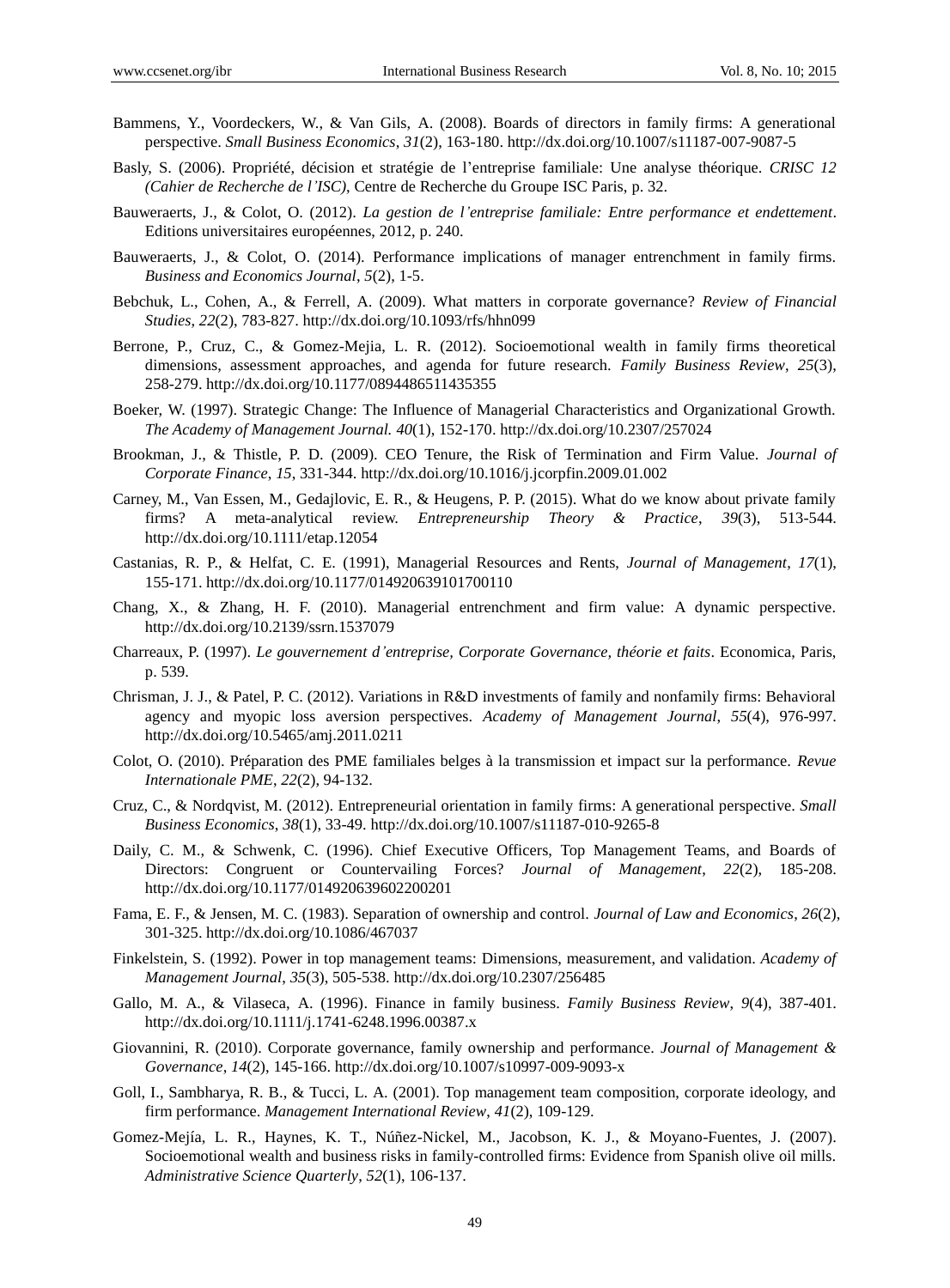- Gomez-Mejia, L. R., Nunez-Nickel, M., & Gutierrez, I. (2001). The role of family ties in agency contracts. *Academy of Management Journal*, *44*(1), 81-95.<http://dx.doi.org/10.2307/3069338>
- Gompers, P. A., Ishii, J., & Metrick, A. (2010). Extreme Governance: An analysis of dual-class firms in the United States. *The Review of Financial Studies*, *23*(3), 1051-1088.<http://dx.doi.org/10.1093/rfs/hhp024>
- Hambrick, D. C., & Mason, P. A. (1984). Upper Echelons: The organization as a reflection of its top managers. *Academy of Management Review*, *9*(2), 193-206.
- Hambrick, D. C., & Fukutomi, G. D. S. (1991). The seasons of a ceo's tenure. *Academy of Management Review*, *9*(2), 719-742.
- Hillier, D., & McColgan, P. (2009). Firm performance and managerial succession in family-managed firms. *Journal of Business Finance & Accounting*, *36*(3-4), 461-484. <http://dx.doi.org/10.1111/j.1468-5957.2009.02138.x>
- Hirigoyen, G., & Poulain-Rehm, T. (2014). The corporate social responsibility of family businesses: An International Approach. *International Journal of Financial Studies*, *2*(3), 240-265. <http://dx.doi.org/10.3390/ijfs2030240>
- Huybrechts, J., Voordeckers, W., & Lybaert, N. (2013). Entrepreneurial risk taking of private family firms: The influence of a nonfamily CEO and the moderating effect of CEO tenure. *Family Business Review*, *26*(2), 161-179.<http://dx.doi.org/10.1177/0894486512469252>
- Isakov, D., & Weisskopf, J. P. (2009). Family ownership, multiple blockholders and firm performance. *[Finance](Finance%20International%20Meeting%20AFFI-EUROFIDAI)  [International Meeting AFFI-EUROFIDAI](Finance%20International%20Meeting%20AFFI-EUROFIDAI)*, p. 32. <http://dx.doi.org/10.2139/ssrn.1484574>
- Jaskiewicz, P., Combs, J. G., & Rau, S. B. (2015). Entrepreneurial legacy: Toward a theory of how some family firms nurture transgenerational entrepreneurship. *Journal of Business Venturing*, *30*(1), 29-49. <http://dx.doi.org/10.1016/j.jbusvent.2014.07.001>
- Jorissen, A., Laveren, E., Martens, R., & Reheul, A. M. (2002). Differences between Family and nonfamily firms: The impact of different research samples with increasing elimination of demographic sample differences. *Conference Proceedings, RENT XVI, 16th workshop*, Nov. 21-22, Barcelona, Spain, Universitat Autònoma de Barcelona, p. 20.
- Kesten, J. B. (2010). Managerial entrenchment and shareholder wealth revisited: Theory and evidence from a recessionary financial market. *BYU Law Review*, *5*(4), 1609-1660[. http://dx.doi.org/10.2139/ssrn.1555856](http://dx.doi.org/10.2139/ssrn.1555856)
- Kowalewski, O., Talavera, O., & Stetsyuk, I. (2010). Influence of family involvement in management and ownership on firm performance: Evidence from Poland. *Family Business Review*, *23*, 45-59. <http://dx.doi.org/10.1177/0894486509355803>
- Lubatkin, M. H., Schulze, W. S., Ling, Y., & Dino, R. N. (2005). The effects of parental altruism on the governance of family-managed firms. *Journal of Organizational Behavior*, *26*(3), 313-330. <http://dx.doi.org/10.1002/job.307>
- Lubinski, C. (2011). Path dependency and governance in German family firms. *Business History Review*, *85*(4), 699-724.<http://dx.doi.org/10.1017/S0007680511001164>
- Lumpkin, G. T., & Brigham, K. H. (2011). Long-term orientation and intertemporal choice in family firms. *Entrepreneurship Theory and Practice*, *35*(6), 1149-1169. <http://dx.doi.org/10.1111/j.1540-6520.2011.00495.x>
- Maati, J. (1999). *Le gouvernement d'entreprise.* De Boeck Supérieur.
- Miller, D., Le Breton-Miller, I., Lester, R. H., & Cannella, A. A. (2007). Are family firms really superior performers? *Journal of Corporate Finance*, *13*, 829-858.<http://dx.doi.org/10.1016/j.jcorpfin.2007.03.004>
- Minkov, M., & Hofstede, G. (2011). The evolution of Hofstede's doctrine. *Cross Cultural Management: An International Journal*, *18*(1), 10-20.<http://dx.doi.org/10.1108/13527601111104269>
- Morck, R., Shleifer, A., & Vishny, R. W. (1988). Management ownership and market valuation: An empirical analysis. *Journal of Financial Economics*, *20*(1-2), 293-316. [http://dx.doi.org/10.1016/0304-405X\(88\)90048-7](http://dx.doi.org/10.1016/0304-405X(88)90048-7)
- Morck, R., & Yeung, B. (2004). [Family Control and the Rent-Seeking Society.](http://ideas.repec.org/p/wdi/papers/2003-585.html) *Entrepreneurship Theory and Practice*, *28*(4), 391-409.<http://dx.doi.org/10.1111/j.1540-6520.2004.00053.x>
- Mousa, F. T., & Wales, W. (2012). Founder effectiveness in leveraging entrepreneurial orientation. *Management*